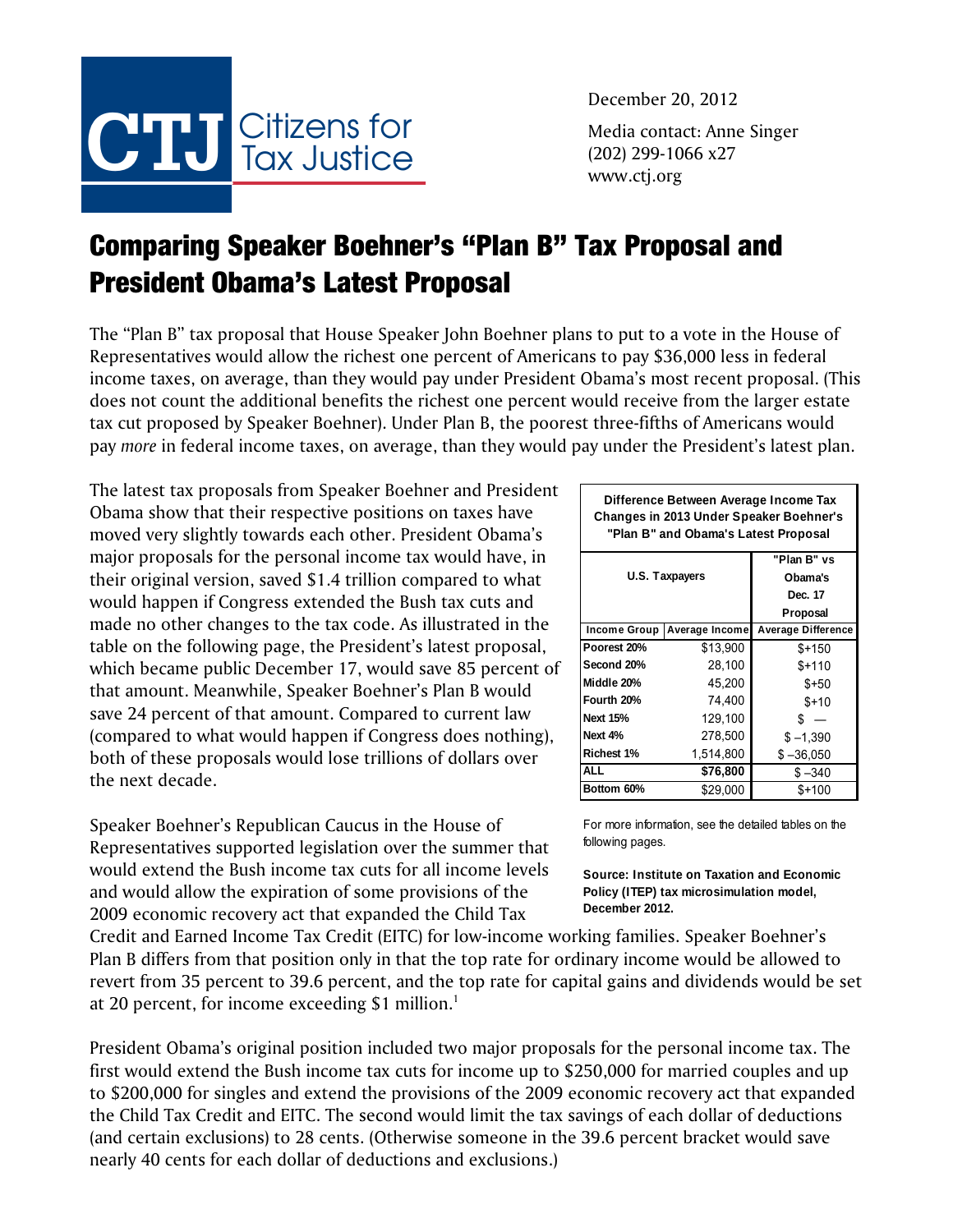The President's most recent proposal, which became public on December 17, is different from his original proposal in two ways. The first is that it reflects a decision by Senate Democrats to partially extend the Bush-era tax cuts for dividends (by taxing them at a top rate of 20 percent rather than taxing them at ordinary income tax rates). The second difference is that it would allow the income tax rates for ordinary income to go up only for income in excess of \$400,000.

Speaker Boehner's proposal to allow the expiration of the 2009 provisions expanding the Child Tax Credit and the EITC would have much greater impacts on families with children than is illustrated by the figures in this report. (These figures include only averages for all taxpayers in an income group, whether or not they have children). For more details, see CTJ's national and state-by-state figures on the number of families and children that would be helped if those 2009 provisions are extended.<sup>2</sup>

These figures include only the impacts of changes in the personal income tax. They do not include changes in the federal estate tax. President Obama proposes to reinstate and make permanent the estate rules that were in effect for one year in 2009. Speaker Boehner proposes to make permanent the estate tax rules that are in effect this year and which cut the estate tax more substantially. CTJ's national and state-by-state figures on the deaths in 2009 that resulted in estate tax liability demonstrate that even the President's position is overly generous to the families rich enough to pass on large estates from one generation to the next.<sup>3</sup>

| Revenue Savings from Different Income Tax Proposals, Compared to Simply Extending All Bush Income Tax Cuts                                                                                                                                  |                                                          |                                                                                                                                            |                      |  |  |  |  |
|---------------------------------------------------------------------------------------------------------------------------------------------------------------------------------------------------------------------------------------------|----------------------------------------------------------|--------------------------------------------------------------------------------------------------------------------------------------------|----------------------|--|--|--|--|
| Proposal                                                                                                                                                                                                                                    | Revenue impact (in<br>billions) in calendar year<br>2013 | Revenue impact (in billions) of As percentage of Obama's<br>measure if enacted for ten fiscal original major personal<br>years (2013-2022) | income tax proposals |  |  |  |  |
| Obama's Original Major Proposals for the Personal Income Tax:                                                                                                                                                                               |                                                          |                                                                                                                                            |                      |  |  |  |  |
| Extend Bush Income Tax Cuts for \$250k/\$200k (higher rates on ordinary income,<br>higher rates on capital gains and dividends, PEP and Pease come back into effect)<br>& allow max 28¢ of savings for each dollar of deductions/exclusions | \$104                                                    | \$1,433                                                                                                                                    | 100%                 |  |  |  |  |
| Obama's Major Proposals for the Personal Income Tax, Adjusted to<br>Reflect Senate Democrats' Decision to to Tax Dividends at Top Rate of 20%                                                                                               | \$95                                                     | \$1,314                                                                                                                                    | 92%                  |  |  |  |  |
| Obama's December 17 Proposal:<br>Same as above except rate reductions expire for ordinary income only above \$400k<br>(effectively just means 33 percent rate does not revert to 36%)                                                       | \$88                                                     | \$1,214                                                                                                                                    | 85%                  |  |  |  |  |
| Obama's December 17 Proposal Not Counting the 28¢ limit on deductions/<br>exclusions                                                                                                                                                        | \$57                                                     | \$704                                                                                                                                      | 49%                  |  |  |  |  |
| Speaker Boehner's "Plan B":<br>Allow rate reductions to expire for ordinary income and cap gains/dividends<br>above \$1 million, extend the full repeal of PEP and Pease                                                                    | \$27                                                     | \$338                                                                                                                                      | 24%                  |  |  |  |  |
| These estimates include personal income tax proposals, not estate tax proposals.<br>These estimates do not include the impact of President Obama's proposal to extend 2009 provisions expanding the child tax credit and EITC.              |                                                          |                                                                                                                                            |                      |  |  |  |  |

For details on the provisions of each of the tax proposals discussed here, see the table at the end of this report.

**Source: Institute on Taxation and Economic Policy (ITEP) microsimulation tax model.**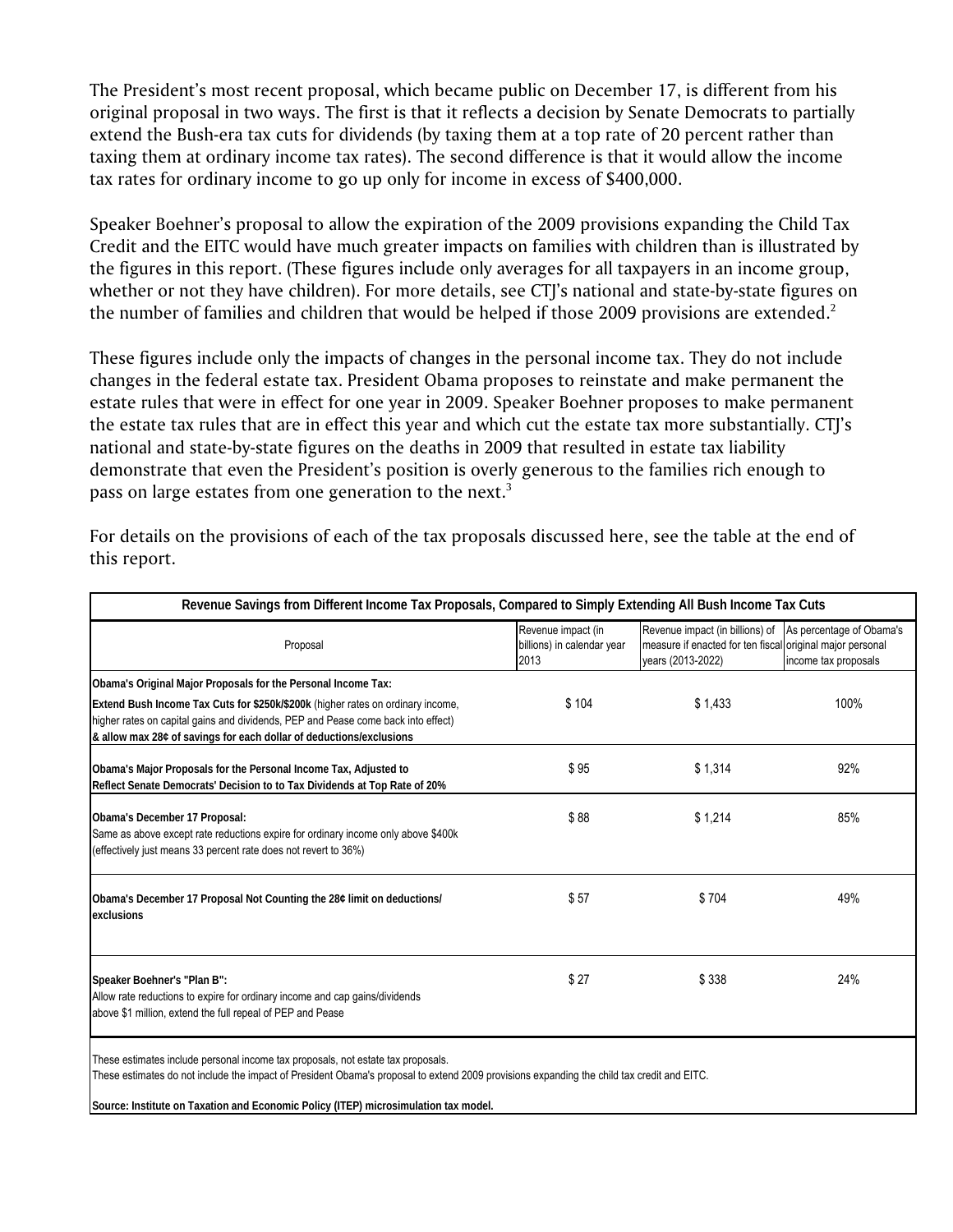| Revenue Savings from Different Tax Proposals, Compared to Current Law (compared to Congress doing nothing)                                                                                                                                                                                                            |                                                          |                                                                                           |  |
|-----------------------------------------------------------------------------------------------------------------------------------------------------------------------------------------------------------------------------------------------------------------------------------------------------------------------|----------------------------------------------------------|-------------------------------------------------------------------------------------------|--|
| Proposal                                                                                                                                                                                                                                                                                                              | Revenue impact (in<br>billions) in calendar year<br>2013 | Revenue impact (in billions) of<br>measure if enacted for ten fiscal<br>years (2013-2022) |  |
| Obama's Original Major Proposals for the Personal Income Tax:                                                                                                                                                                                                                                                         |                                                          |                                                                                           |  |
| Extend Bush Income Tax Cuts for \$250k/\$200k (higher rates on ordinary income,<br>higher rates on capital gains and dividends, PEP and Pease come back into effect)<br>& allow max 28¢ of savings for each dollar of deductions/exclusions                                                                           | $$ -193$                                                 | $$ -2,431$                                                                                |  |
| Obama's Major Proposals for the Personal Income Tax, Adjusted to<br>Reflect Senate Democrats' Decision to to Tax Dividends at Top Rate of 20%                                                                                                                                                                         | $$ -201$                                                 | $$ -2,550$                                                                                |  |
| Obama's December 17 Proposal:<br>Same as above except rate reductions expire for ordinary income only above \$400k<br>(effectively just means 33 percent rate does not revert to 36%)                                                                                                                                 | $$ -209$                                                 | $$ -2,650$                                                                                |  |
| Obama's December 17 Proposal Not Counting the 28¢ limit on deductions/<br>exclusions                                                                                                                                                                                                                                  | $$ -239$                                                 | $$ -3,160$                                                                                |  |
| Speaker Boehner's "Plan B":<br>Allow rate reductions to expire for ordinary income and cap gains/dividends<br>above \$1 million, extend the full repeal of PEP and Pease                                                                                                                                              | $$ -269$                                                 | $$ -3,526$                                                                                |  |
| These estimates include personal income tax proposals, not estate tax proposals.<br>These estimates do not include the impact of President Obama's proposal to extend 2009 provisions expanding the child tax credit and EITC.<br>Source: Institute on Taxation and Economic Policy (ITEP) microsimulation tax model. |                                                          |                                                                                           |  |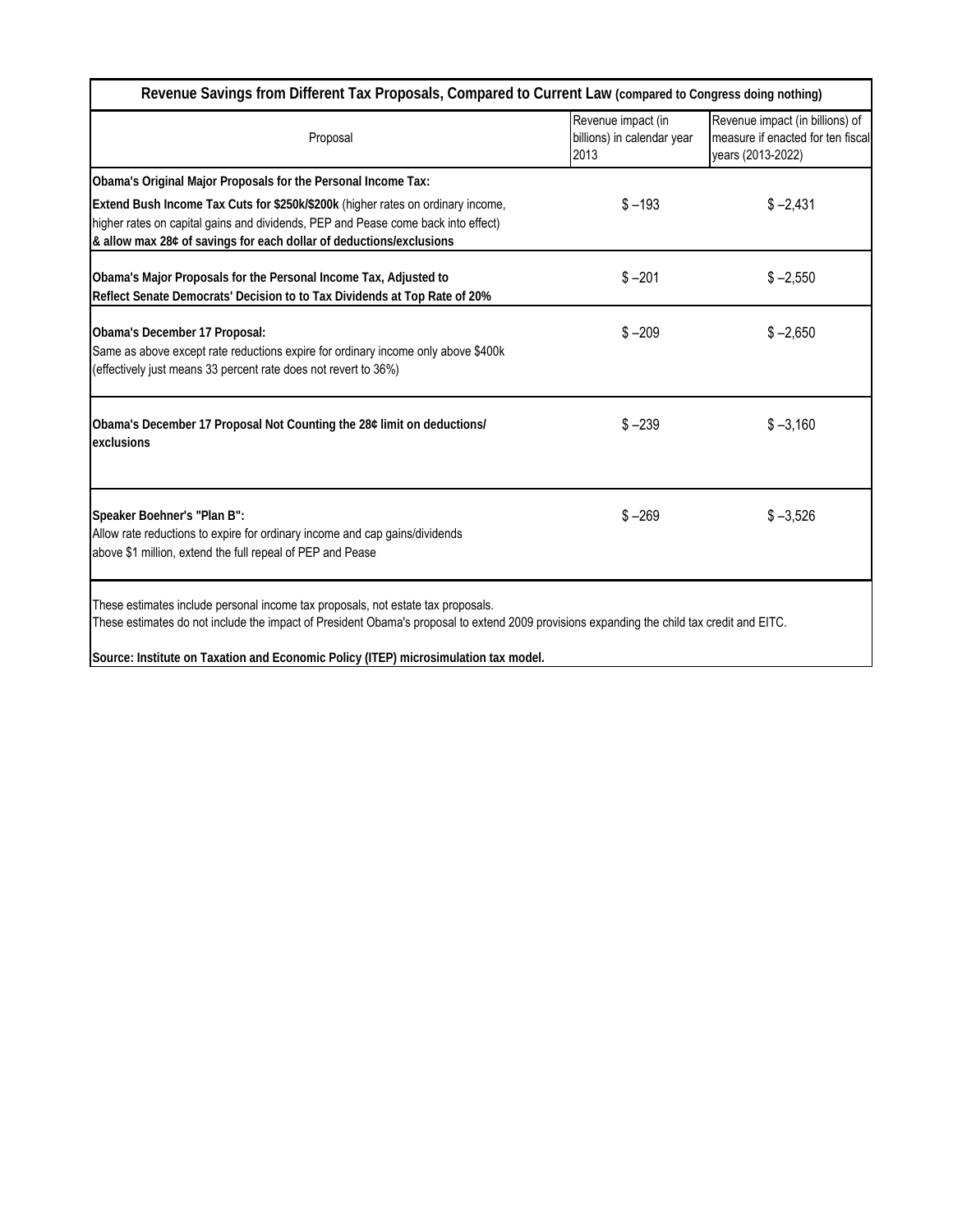| Competing Income Tax Proposals, Impact on U.S. Taxpayers in 2013 Compared to Current Law (Compared to Congress Doing Nothing) |                |                                                                                                                                                                                                                                                          |                |                                          |                |                                                                                                                                                                                                                                                                                                            |                |                                                                                                                                                    |                |                           |
|-------------------------------------------------------------------------------------------------------------------------------|----------------|----------------------------------------------------------------------------------------------------------------------------------------------------------------------------------------------------------------------------------------------------------|----------------|------------------------------------------|----------------|------------------------------------------------------------------------------------------------------------------------------------------------------------------------------------------------------------------------------------------------------------------------------------------------------------|----------------|----------------------------------------------------------------------------------------------------------------------------------------------------|----------------|---------------------------|
| U.S. Taxpayers                                                                                                                |                | Obama's Original Income Tax Proposals                                                                                                                                                                                                                    |                | Republican Original Income Tax Proposals |                | Obama's Dec. 17 Income Tax Proposals                                                                                                                                                                                                                                                                       |                | Speaker Boehner's "Plan B"                                                                                                                         |                | "Plan B" vs               |
|                                                                                                                               |                | (Extend Bush income tax cuts for first \$200k/250k, extend EITC and child (Extend Bush income tax cuts for all income, no EITC or child credit<br>credit expansions from recovery act, limit deductions/exclusions to 28%) expansions from recovery act) |                |                                          |                | (Extend Bush income tax cuts for first \$200k/250k except rate for<br>dividends does not exceed 20%, lower ordinary rates extended for first<br>stand, outer EITC and child credit expansions from recovery act, limit FITC or child credit expansions from recovery act)<br>deductions/exclusions to 28%) |                | (Extend Bush income tax rate reductions for ordinary and capital<br>gains/dividends for first \$1 million, extend full repeal of PEP and Pease, no |                | Obama's                   |
|                                                                                                                               |                |                                                                                                                                                                                                                                                          |                |                                          |                |                                                                                                                                                                                                                                                                                                            |                |                                                                                                                                                    |                | Dec. 17                   |
|                                                                                                                               |                |                                                                                                                                                                                                                                                          |                |                                          |                |                                                                                                                                                                                                                                                                                                            |                |                                                                                                                                                    |                | Proposal                  |
| Income Group                                                                                                                  | Average Income | Average Tax Change                                                                                                                                                                                                                                       | As % of Income | Average Tax Change                       | As % of Income | Average Tax Change                                                                                                                                                                                                                                                                                         | As % of Income | Average Tax Change                                                                                                                                 | As % of Income | <b>Average Difference</b> |
| Poorest 20%                                                                                                                   | \$13,900       | $$ -270$                                                                                                                                                                                                                                                 | $-1.9%$        | $$ -120$                                 | $-0.8%$        | $$ -270$                                                                                                                                                                                                                                                                                                   | $-1.9%$        | $$ -120$                                                                                                                                           | $-0.8%$        | $$+150$                   |
| Second 20%                                                                                                                    | 28,100         | $-630$                                                                                                                                                                                                                                                   | $-2.3%$        | $-520$                                   | $-1.8%$        | $-630$                                                                                                                                                                                                                                                                                                     | $-2.3%$        | $-520$                                                                                                                                             | $-1.8%$        | $$+110$                   |
| Middle 20%                                                                                                                    | 45,200         | $-880$                                                                                                                                                                                                                                                   | $-2.0%$        | $-830$                                   | $-1.8%$        | $-880$                                                                                                                                                                                                                                                                                                     | $-2.0%$        | $-830$                                                                                                                                             | $-1.8%$        | $$+50$                    |
| Fourth 20%                                                                                                                    | 74,400         | $-1,580$                                                                                                                                                                                                                                                 | $-2.1%$        | $-1,570$                                 | $-2.1%$        | $-1.580$                                                                                                                                                                                                                                                                                                   | $-2.1%$        | $-1,570$                                                                                                                                           | $-2.1%$        | $$+10$                    |
| <b>Next 15%</b>                                                                                                               | 129.100        | $-3.810$                                                                                                                                                                                                                                                 | $-2.9%$        | $-3.810$                                 | $-3.0%$        | $-3.810$                                                                                                                                                                                                                                                                                                   | $-2.9%$        | $-3,810$                                                                                                                                           | $-3.0%$        |                           |
| Next 4%                                                                                                                       | 278.500        | $-6,310$                                                                                                                                                                                                                                                 | $-2.3%$        | $-8.320$                                 | $-3.0%$        | $-6.930$                                                                                                                                                                                                                                                                                                   | $-2.5%$        | $-8,320$                                                                                                                                           | $-3.0%$        | $$ -1,390$                |
| <b>Richest 1%</b>                                                                                                             | 1,514,800      | $+9.830$                                                                                                                                                                                                                                                 | 0.6%           | $-53.630$                                | $-3.5%$        | $+1.350$                                                                                                                                                                                                                                                                                                   | 0.1%           | $-34,700$                                                                                                                                          | $-2.3%$        | $$ -36,050$               |
| <b>ALL</b>                                                                                                                    | \$76,800       | $$ -1,380$                                                                                                                                                                                                                                               | $-1.8\%$       | $$ -2.020$                               | $-2.6%$        | $$ -1,490$                                                                                                                                                                                                                                                                                                 | $-1.9\%$       | $$ -1,830$                                                                                                                                         | $-2.4%$        | $$ -340$                  |
| Bottom 60%                                                                                                                    | \$29,000       | $$ -590$                                                                                                                                                                                                                                                 | $-2.0\%$       | \$ –490                                  | $-1.7%$        | $$ -590$                                                                                                                                                                                                                                                                                                   | $-2.0\%$       | $$ -490$                                                                                                                                           | $-1.7%$        | $$+100$                   |

These estimates include personal income tax proposals, not estate tax proposals

Unlike the estimates in the tables showing the total costs, these estimates do include the impact of the President's proposals to extend the 2009 provisions expanding the Child Tax Credit and EITC.

Average income figures rounded to the nearest hundred dollars, tax figures rounded to the nearest ten dollars.

**Source: Institute on Taxation and Economic Policy (ITEP) tax microsimulation model, December 2012.**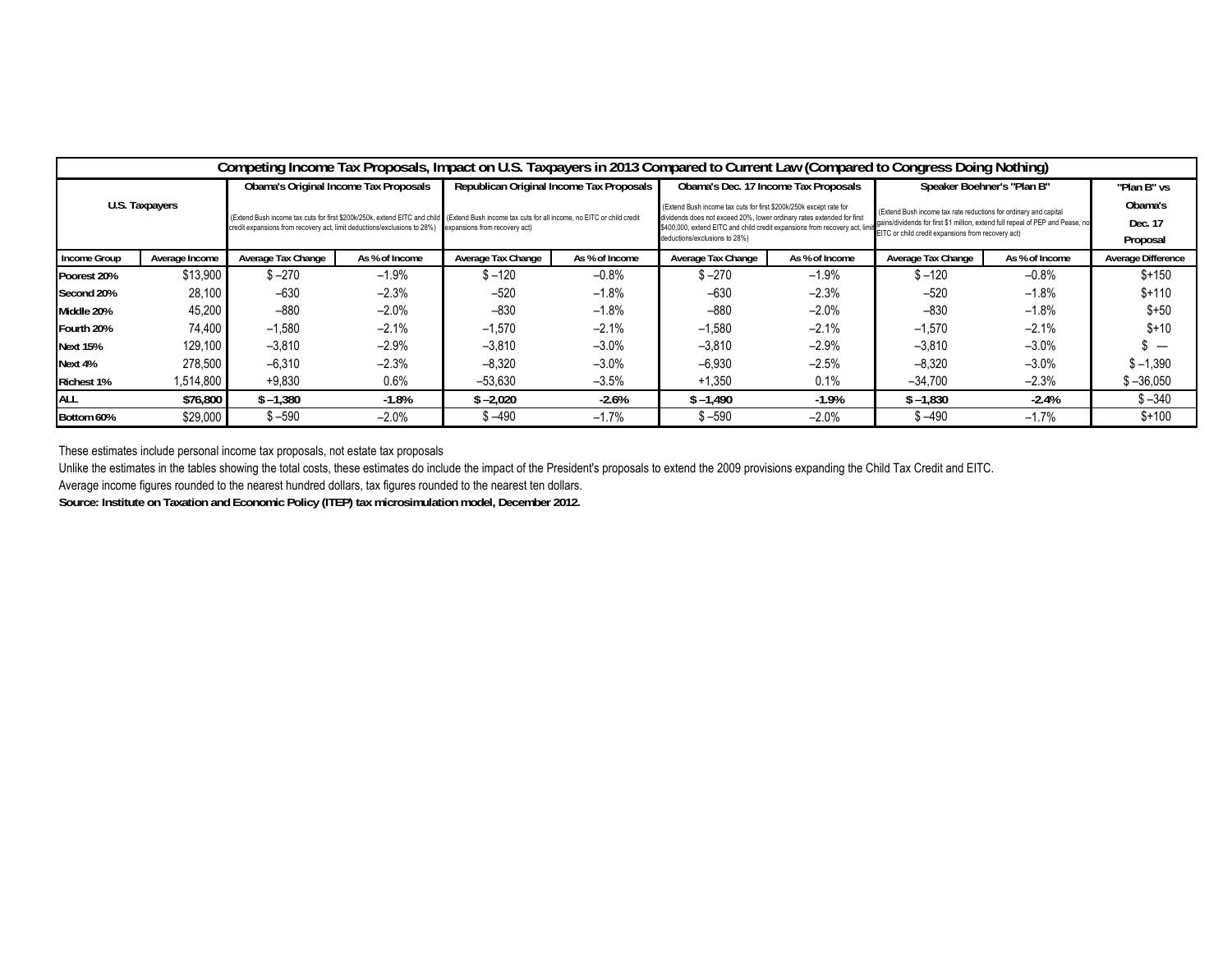| <b>GOP Position</b> | Boehner's                                                                | Obama's                                           | Obama's Dec.                                                            |  |
|---------------------|--------------------------------------------------------------------------|---------------------------------------------------|-------------------------------------------------------------------------|--|
| Summer 2012         | Plan B                                                                   | <b>Original Plan</b>                              | 17 Proposal                                                             |  |
|                     |                                                                          |                                                   |                                                                         |  |
| Extended            | <b>Extended for income</b><br>up to \$1 million                          | Expire*                                           | Extended for income up to<br>\$400k                                     |  |
| Extended            | Extended                                                                 | Extended                                          | Extended                                                                |  |
| Extended            | Extended                                                                 | Extended                                          | Extended                                                                |  |
| Extended            | Extended                                                                 | Extended                                          | Extended                                                                |  |
| Extended            | <b>Extended for income</b><br>up to \$1 million                          | Expire*                                           | Expire*                                                                 |  |
| Extended            | Extended                                                                 | Extended                                          | Extended                                                                |  |
| Extended            | <b>Extended for income</b><br>up to \$1 million (rate<br>20% above that) | Expire*                                           | Partly extended (top rate<br>20%) for income exceeding<br>\$250k/\$200k |  |
| Extended            | Extended                                                                 | Extended                                          | Extended                                                                |  |
| Extended            | Extended                                                                 | Extended                                          | Extended                                                                |  |
| Extended            | Extended                                                                 | Extended                                          | Extended                                                                |  |
| Extended            | Extended                                                                 | Extended                                          | Extended                                                                |  |
| Extended            | Extended                                                                 | Extended                                          | Extended                                                                |  |
| Extended            | Extended                                                                 | <b>Extended for income</b><br>up to \$250k/\$200k | Extended for income up to<br>\$250k/\$200k                              |  |
| Extended            | Extended                                                                 | <b>Extended for income</b><br>up to \$250k/\$200k | Extended for income up to<br>\$250k/\$200k                              |  |
| Extended            | Extended                                                                 | Extended                                          | Extended                                                                |  |
|                     |                                                                          |                                                   |                                                                         |  |
| <b>Expire</b>       | <b>Expire</b>                                                            | Extended                                          | Extended                                                                |  |
| <b>Expire</b>       | <b>Expire</b>                                                            | Extended                                          | Extended                                                                |  |
| <b>Expire</b>       | <b>Expire</b>                                                            | Extended                                          | Extended                                                                |  |
|                     |                                                                          |                                                   |                                                                         |  |

\* President Obama proposes to adjust the brackets so that no married couple with adjusted gross income (AGI) below \$250,000 and no single person with AGI below \$200,000 (in 2009 dollars) can fall into the top two income tax brackets.